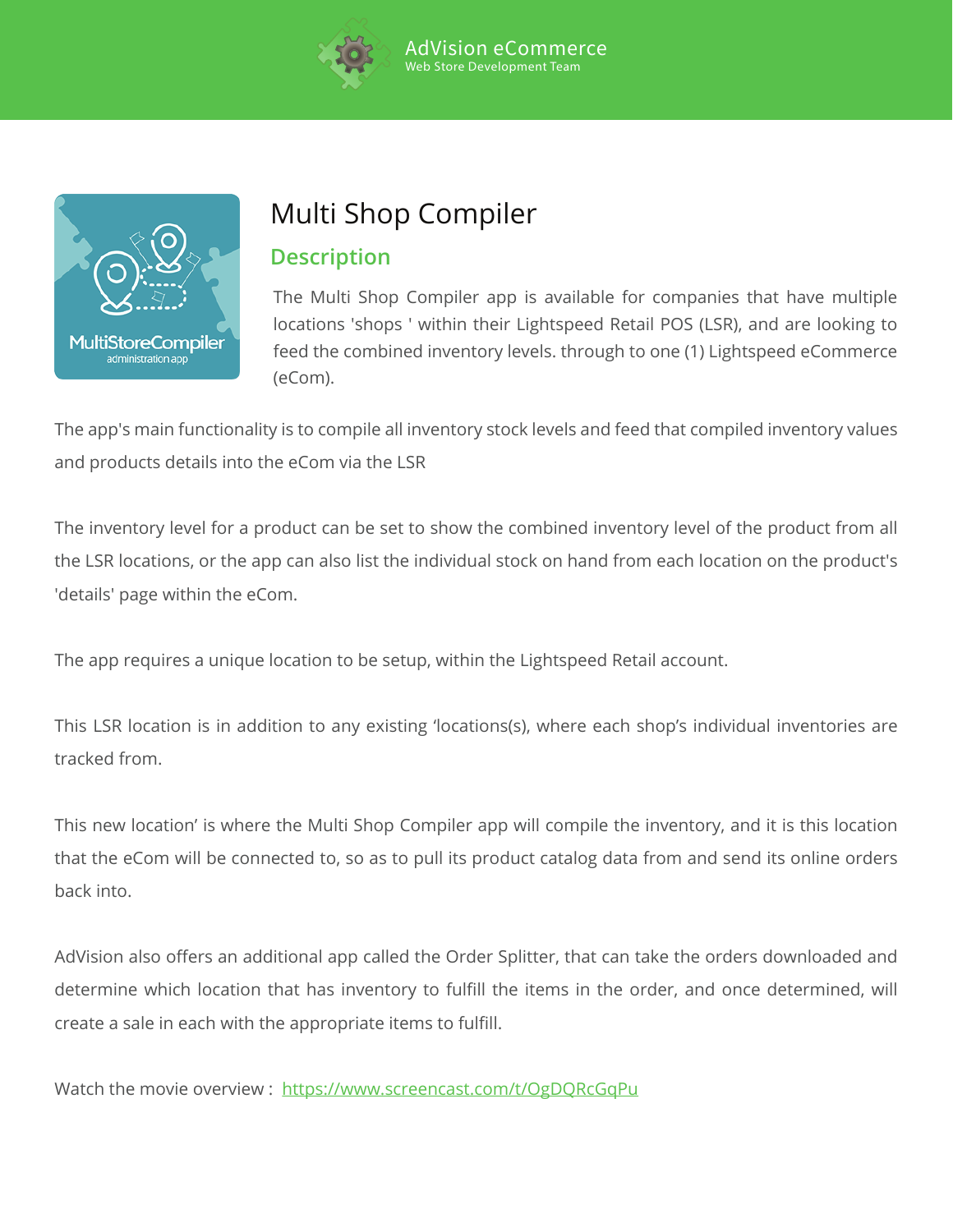# How does the AdVision MultiShop Compiler app work?

- Your Current eCom only reads stock from one of your LSR Shops
- The AdVision app reads stock from all your LSR Shops 2
- The app combines the stock of each item and sets that combined stock quantity in your new LSR shop
- With your eCom website connecting to the new LSR shop, eCom now reads your combined stock quantities 4

## **\* With the AdVision Multi-Shop Compiler, and an additional LSR shop, your eCom website reads total combined stock quantities from all your LSR shops!**

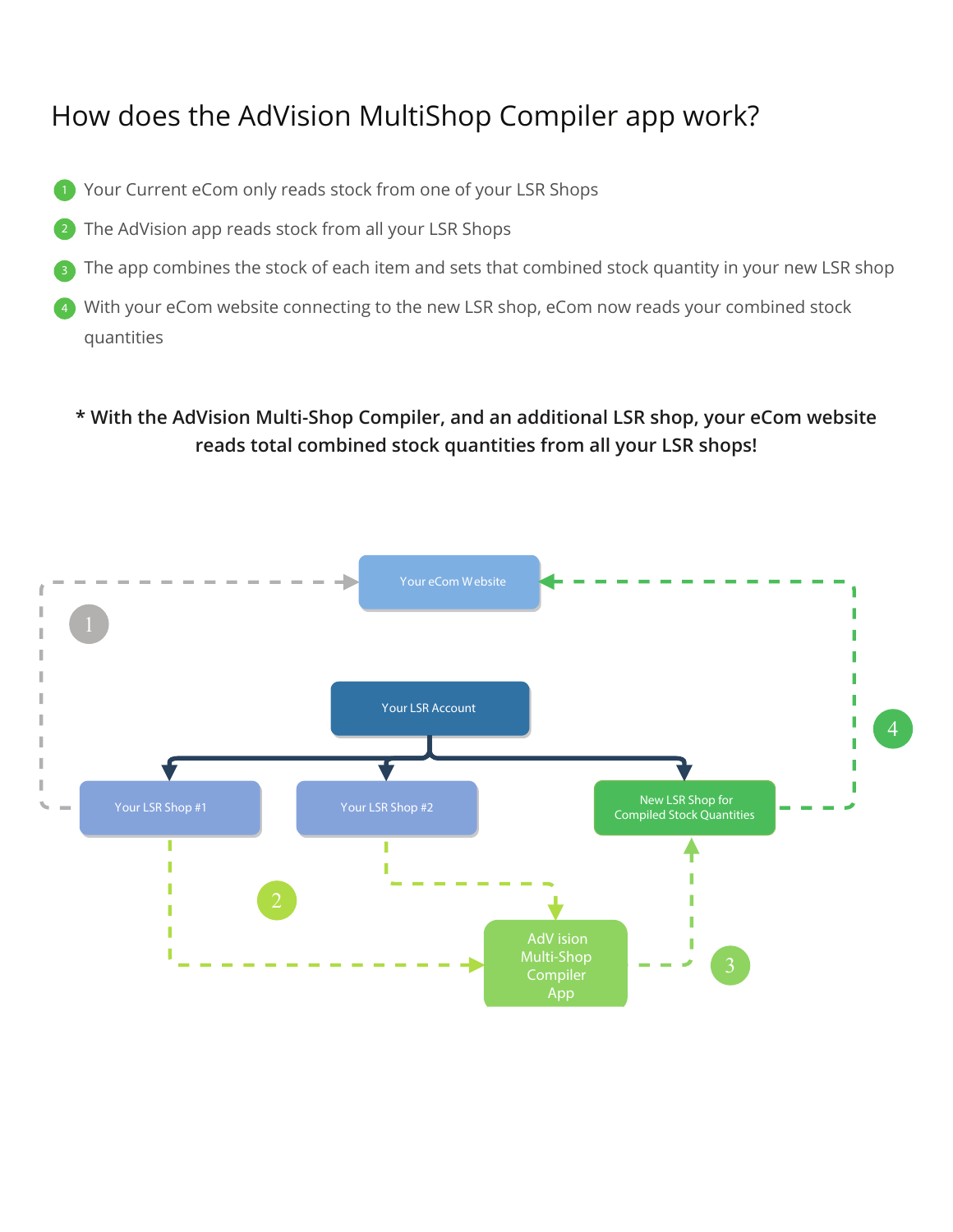# **To Help you Better Understand the Inventory Management Process**

## **Principle Functionality - Multi - Shop (Location) Compiler**

- Is to monitor Product data and Inventory, every 5 minutes, across multiple Lightspeed Retail location(s) and to 'compile' this data and load it into a 'master' Retail location.

### **Upload of Products - The process and how it works.**

**LOCATIONS :** Every time inventory is updated within your POS Location(s), based on transaction you are addressing locally in real-time, the Multi-Shop Compiler will UPDATE the 'compiled inventory' database.

Then that compiled inventory is updated on the Master Retail POS which itself is a 'location' and it is that 'master location' that is connected to the eCom.

This is the additional location account you require and where the Multi-Shop Compiler as outlined below…

## **LOCATION A --->**

#### **Multi Shop Compiler ----> MASTER RETAIL LOCATION ---> eCom LOCATION B --->**

Once the the Multi-Shop compiler has updated, the compiled inventory into the 'Master Retail 'location', it has now addressed all of what it is designed to do. All functionality beyond that, 'upload products, download orders' are built in existing functionality from Lightspeed.

You have an option of having our 'Order Splitter' app installed that will redistribute orders back to your multiple location(s).

Below is a detailed outline of how your Web Orders on the eCom platform can be handled, when it comes to Inventory and fulfillment of 'combined inventory'.

## **Downloading Orders from eCom shop that is connected to the MASTER RETAIL LOCATION**

### **Without the Order Splitter app...**

Orders are automatically downloaded using existing functionality of the Lightspeed Omni Channel connection - Upload Products/Download Orders.

Web Orders are seen within the Master Retail POS 'location' and if you do not have the Order Splitter installed, you have 2 choices on how to administer those orders.

### **Option 1**

You can process the order on the Master 'location' and always work from the Master 'location' to manage your eCom orders only.

- If you choose this then you can either 'Manually' adjust the inventory by accessing 'location' A or B and minus - 1 on that product inventory

### **LOCATION A ---**

 **- manually access A or B and adjust inventory - | MASTER LOCATION <--- eCom LOCATION B ---**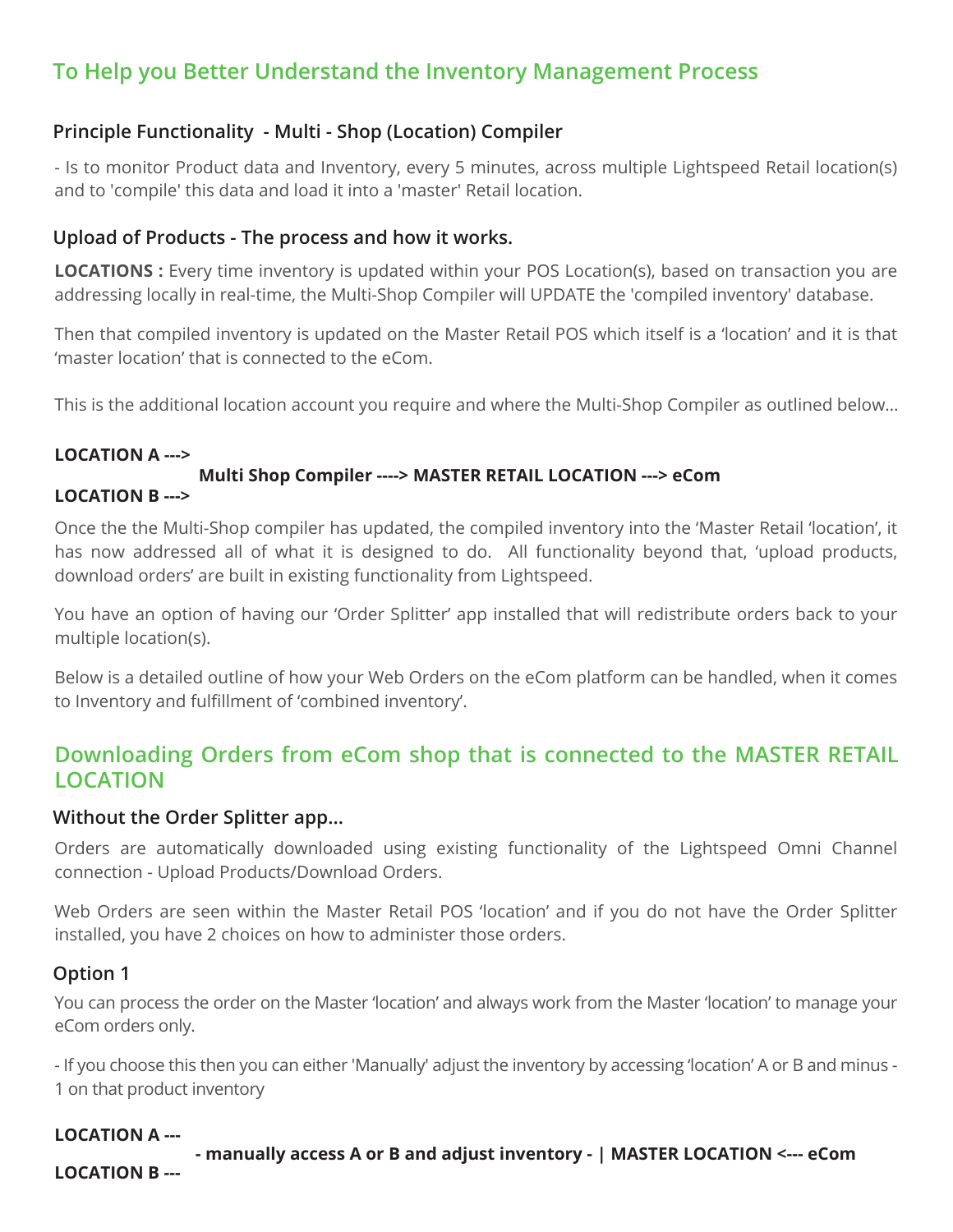## **How you MANUALLY adjust inventory in a LOCATION -**

## **Editing Inventory Levels.**

## **Option 2**

You can transfer inventory from 'location' A or B to the Master 'location' then then complete your order process as you do with all transactions.

Either way will maintain your inventory counts and the Multi-Shop Compiler will remain in 'sync'.

#### **LOCATION A ---> - transfer inventory to MASTER and complete order - | MASTER LOCATION <--- eCom LOCATION B --->**

## **How to TRANSFER Inventory from one LOCATION to another LOCATION -**

**Transferring Items.** 

### **With the Order Splitter app….**

If installed the Order Splitter app, then works with 'RULE sets', as also outlined here in this PDF and can create new orders over to 'location' A and B' as needed.

#### **LOCATION A <--- - orders automatically distributed - <--- MASTER LOCATION <--- eCom LOCATION B <---**

# **What do you do when you get a WEB ORDER Notification - where do you go, what do you click on and what happens when you click on a button within the POS?**

When you get an eCom order it <u>needs to be fulfilled</u> in eCom, besides shipping the order not much needs to be done. Within Retail the transaction is completed and thus nothing needs to be done (when using Retail - Omni). If needed the merchant can <u>View eCom sales reports in Retail</u> but this is not part of fulfilling an order.

In regards to buttons you can push within Retail, you can go<u> from a Retail Item to the eCom product.</u>

There is a complete <u>getting started guide</u> for new merchants that walks them through all the steps and and <sub></sub> shows how Omni works.

# **What is the benefit of working from the RETAIL side rather than using the eCom portal to full orders?**

Orders should be fulfilled in eCom as it triggers notification emails that keep the customers updated on the order process (paid, shipped, return status, etc.) Within Retail is not much to do besides cancelling or manually refunding an order (which is not recommended).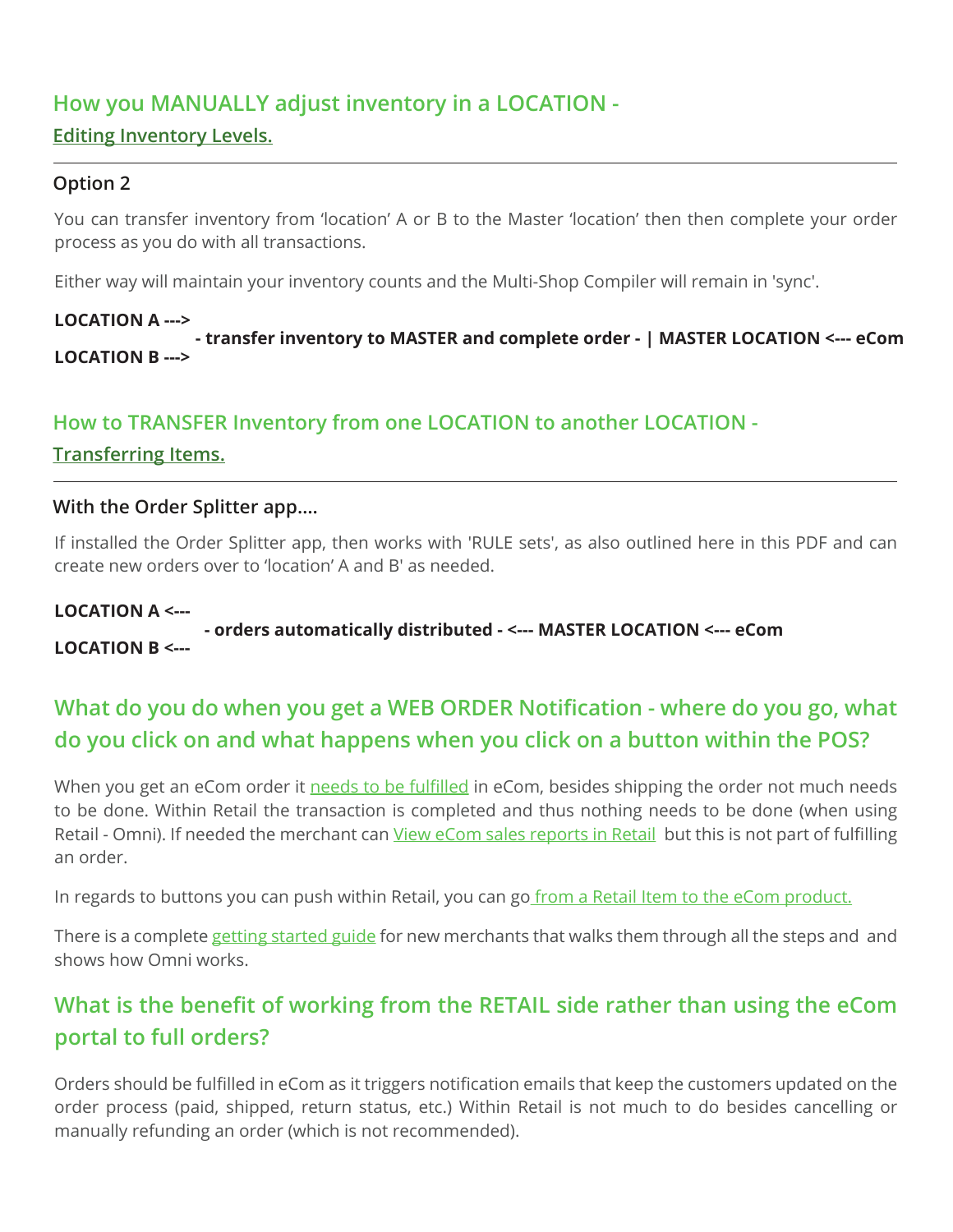

# Order Splitter **How does the AdVision Order Splitter app work?**

**The Order Splitter app requires AdVision Multi-Shop Compiler app be setup/installed.** 

- **1** Before the AdVision Compiler app was installed, your eCom website would only send orders into the one LSR location.
- 2) With the Compiler app installed and eCom now connected to the new LSR location, orders will be sent to that new location (where the compiler app works)
- <sup>3</sup> When the Order Splitter app is installed, it will detect new orders as they come in from eCom, after which it reviews the item(s) in the new order and decides (based on predetermined rules) which 'location' should fulfill the purchase of each item in the order.
- <sup>4</sup> Once the Order Splitter knows which location(s) need to fulfill items, it creates a new sale in each location just for the items that 'location' needs to fulfill.

# **\*With the AdVision Multi-Shop Compiler and Order Splitter apps, orders placed through eCom are auto-split to be fulfilled by 'location(s)' with the required quantity!**

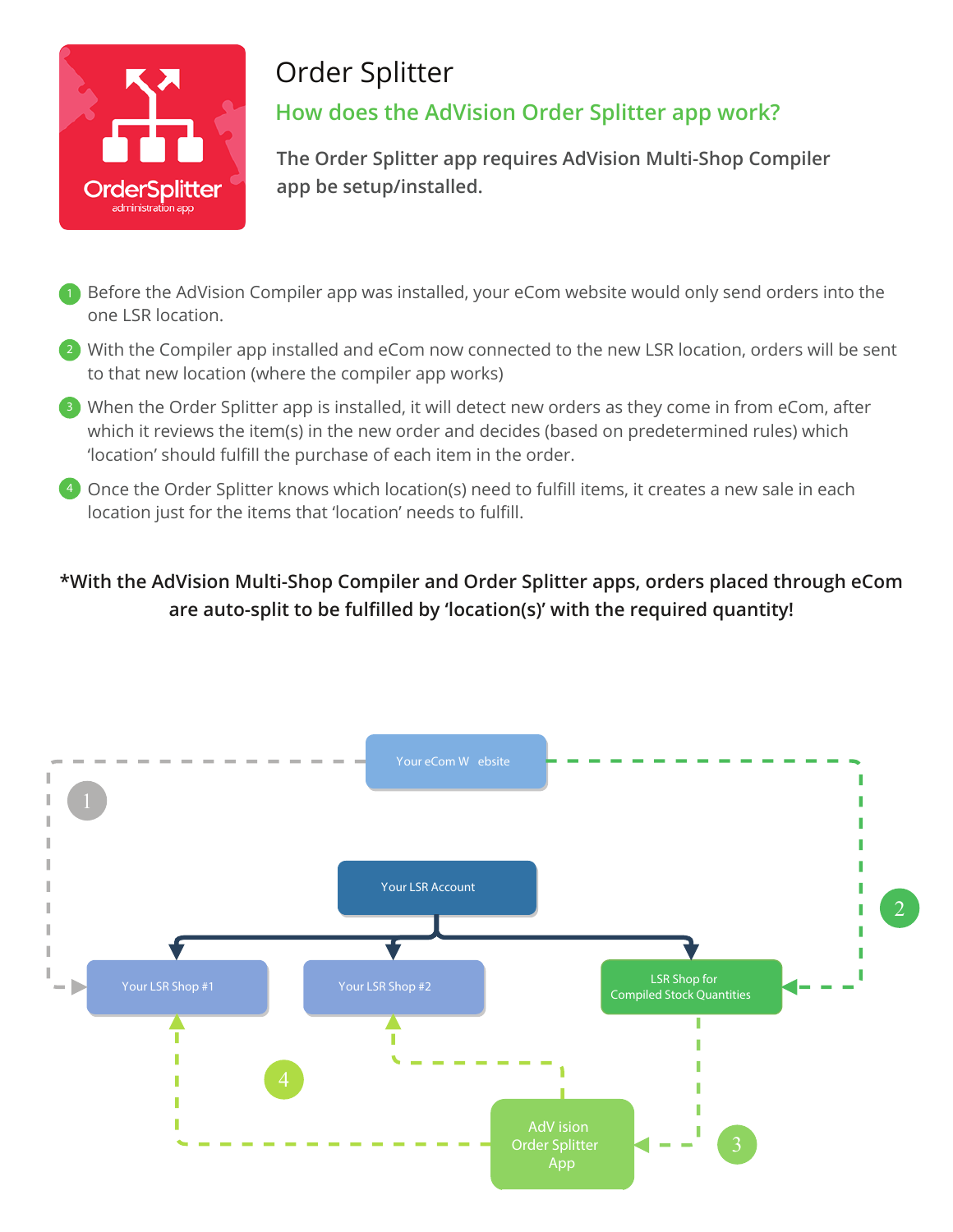# Order Splitter location Criteria Considerations

The options we currently offer, that are used to create a score and determine which 'location' should be used for an item's fulfillment, are:

location has stock location has the most stock location has enough stock to cover the full qty being ordered where the order is shipping to by country, state, or zipcode (i.e. if order is shipping to X, then location X is preferred)

We can also rank each location to determine which is the preferred location for fulfillment. Generally, aside from ranking the locations, option 3 is the primary option, then 2, then 1. Option 4 is available if ship to address is important to your fulfillment decisions. Here's an example of how the app would use this criteria to determine fulfillment:

Order comes in for 2 qty of product X, app needs to determine if location #1 or location #2 should fulfill that item. location #1 has 1 of product X in stock, location #2 has 3 of product X in stock. Fulfillment criteria is processed like so:

location 1 is preferred over location 2, so location 1 starts with a score of 1 location 1 = 1, location 2 = 0

Both location 1 and 2 have stock, so they both get a point location 1 = 2, location 2 = 1

location 2 has the most stock of the item, so it gets 2 points location 1 = 2, location 2 = 3

location 2 has enough stock to cover the full qty ordered, while location 1 does not, so location 2 gets 3 more points

location  $1 = 2$ , location  $2 = 6$ location 2 has the higher score, so a new sale for 2 qty of product X is created in location 2! The item is fulfilled.

Taking this same scenario again, but let's say we really prefer location #1 fulfill items whenever it can, we can accomplish this by giving location #1 a higher starting score, and it would play out like this:

location 1 is preferred over location 2, so location 1 starts with a score of 10 location 1 = 10, location 2 = 0

The rest of the criteria from our first scenario remains the same, up until the total scores are compared location  $1 = 11$ , location  $2 = 6$ 

location 1 has the higher score, so it's the preferred to fulfill, but since it doesn't have the full qty to cover the order, location 2 will get the portion of the fulfillment qty that location 1 can't cover. So a new sale would be created in location 1 for what it can fulfill (1 qty of product X) and another sale will be created in location 2 for the remainder (1 qty of product X)

Most businesses prefer to avoid splitting sales like this as it creates additional shipping/handling costs, but it's an option if needed.